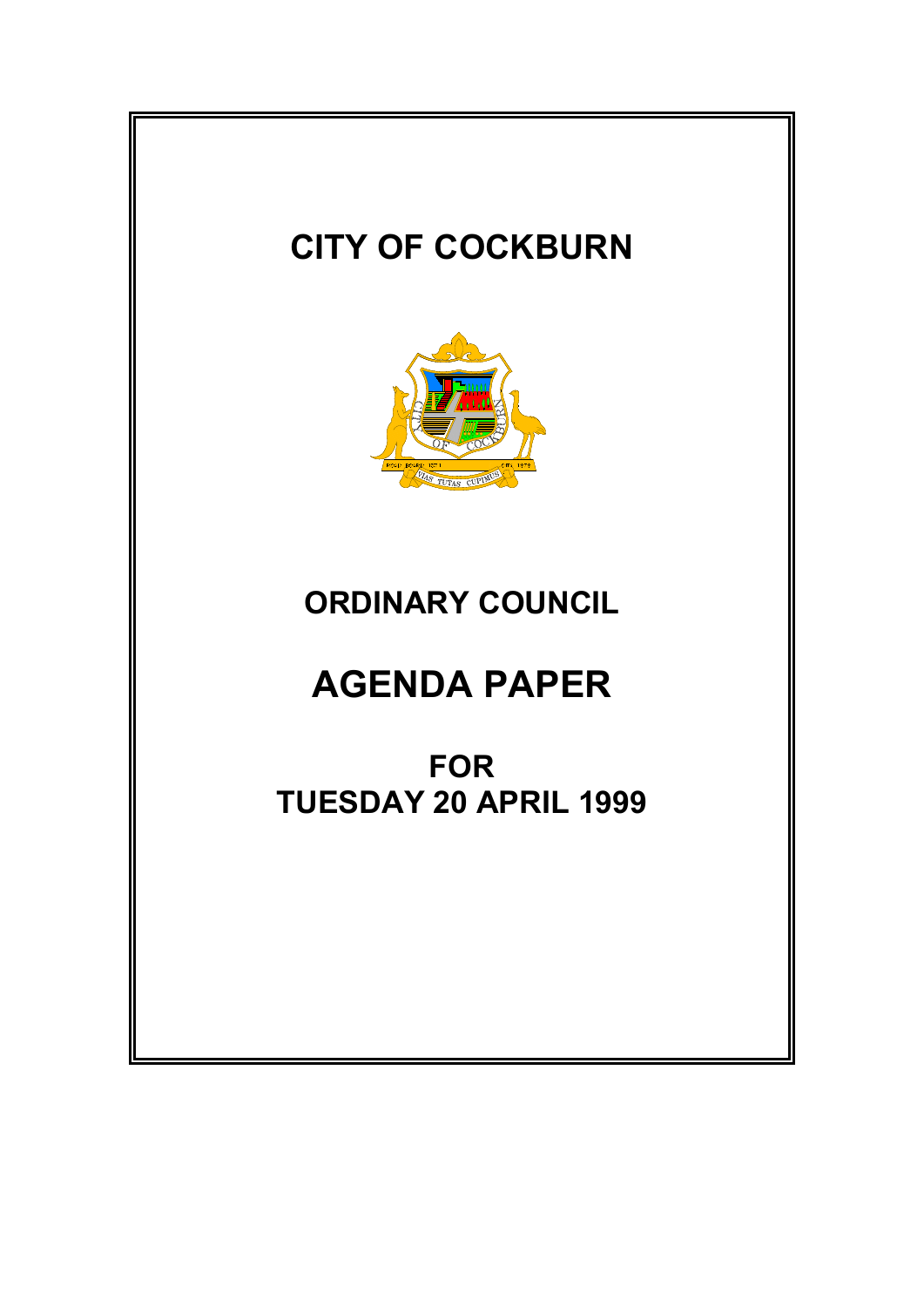# **CITY OF COCKBURN**

### **SUMMARY OF AGENDA TO BE PRESENTED TO THE ORDINARY COUNCIL MEETING TO BE HELD ON TUESDAY, 20 APRIL 1999 AT 7:30P.M.**

-

|                |                                                      |                                                                                | Page           |  |
|----------------|------------------------------------------------------|--------------------------------------------------------------------------------|----------------|--|
| 1 <sub>1</sub> |                                                      |                                                                                |                |  |
| 2 <sub>1</sub> |                                                      |                                                                                |                |  |
| 3.             |                                                      |                                                                                |                |  |
| 4.             |                                                      |                                                                                |                |  |
|                | 4.1                                                  | (OCM4/99) - ORDINARY MEETING OF COUNCIL - 16/3/99                              | 1              |  |
| 5.             |                                                      |                                                                                |                |  |
| 6.             |                                                      |                                                                                |                |  |
| 7 <sub>1</sub> |                                                      |                                                                                |                |  |
| 8.             |                                                      |                                                                                |                |  |
|                | 8.1                                                  | (OCM4/99) - STRATEGIC & POLICY COMMITTEE REPORT - 6/4/99<br>(1055)             | $\overline{2}$ |  |
|                | 8.2                                                  | (OCM4/99) - COMMUNITY DEVELOPMENT COMMITTEE AGENDA -<br>13/4/99 (1052)         | $\overline{2}$ |  |
| 9.             |                                                      |                                                                                |                |  |
|                | 9.1                                                  | (OCM4/99) - DELEGATE TO SOUTHERN METROPOLITAN REGIONAL<br>COUNCIL (6109) (BKG) | $\overline{2}$ |  |
| 10.            |                                                      |                                                                                |                |  |
| 11.            | MOTIONS OF WHICH PREVIOUS NOTICE HAS BEEN GIVEN3     |                                                                                |                |  |
| 12.            | NOTICE OF MOTIONS FOR CONSIDERATION AT THE FOLLOWING |                                                                                |                |  |
| 13.            |                                                      |                                                                                |                |  |
| 14.            |                                                      |                                                                                |                |  |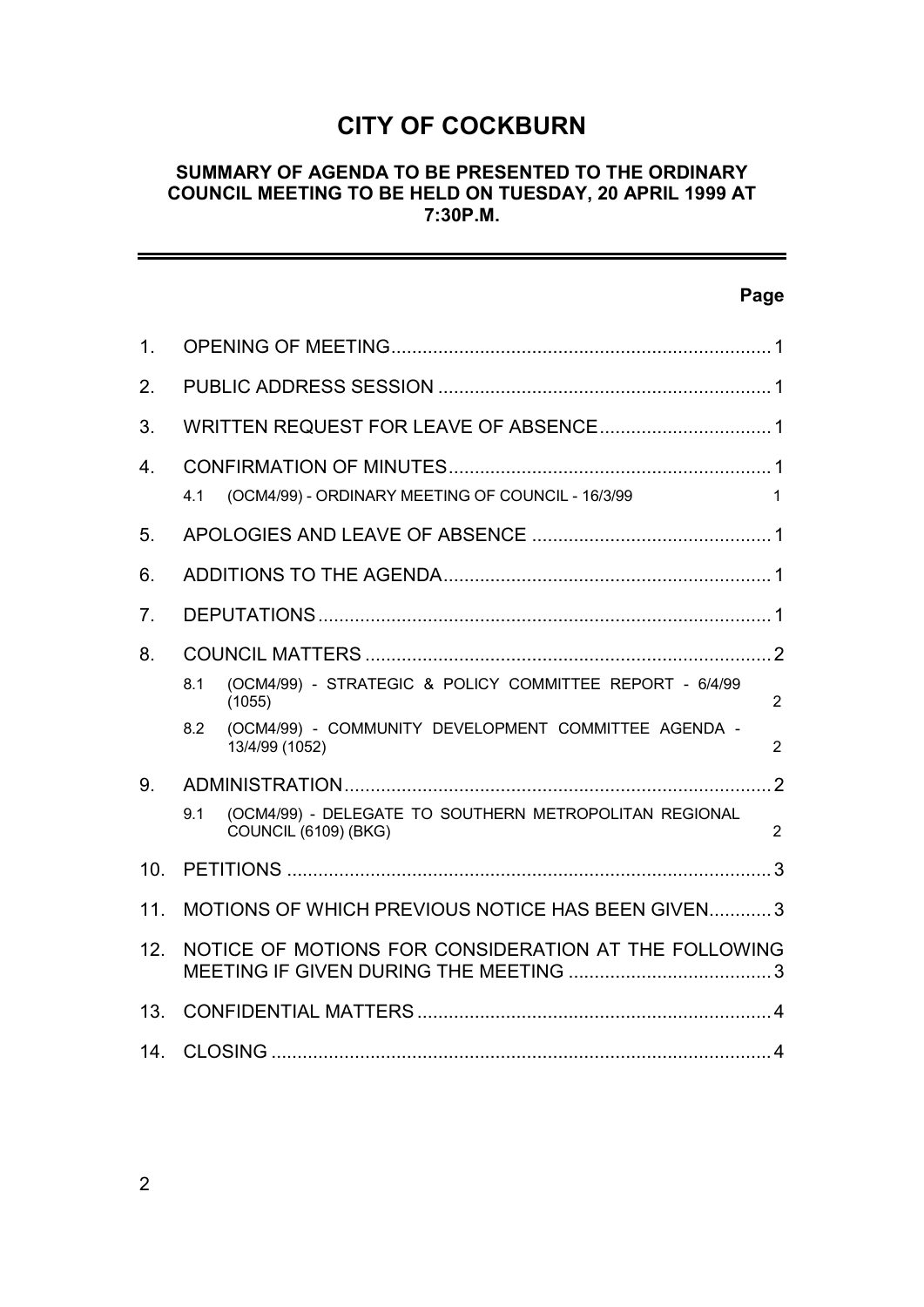# **CITY OF COCKBURN**

**AGENDA TO BE PRESENTED TO THE ORDINARY COUNCIL MEETING TO BE HELD ON TUESDAY, 20 APRIL 1999 AT 7:30P.M.**

- **1. OPENING OF MEETING**
- **2. PUBLIC ADDRESS SESSION**
- **3. WRITTEN REQUEST FOR LEAVE OF ABSENCE**
- **4. CONFIRMATION OF MINUTES**
	- **4.1 (OCM4/99) - ORDINARY MEETING OF COUNCIL - 16/3/99**
- **5. APOLOGIES AND LEAVE OF ABSENCE**
- **6. ADDITIONS TO THE AGENDA**
- **7. DEPUTATIONS**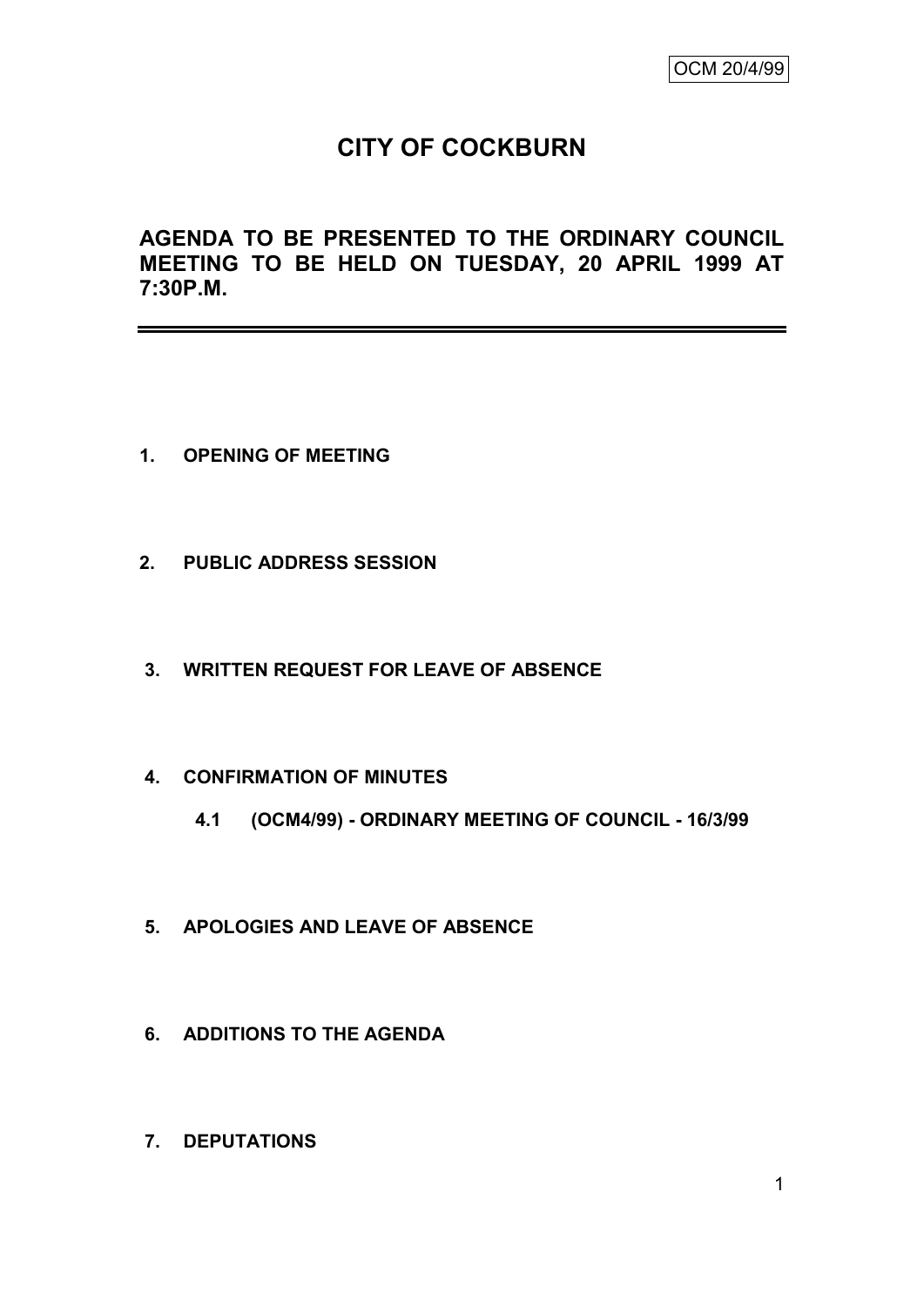- **8. COUNCIL MATTERS**
	- **8.1 (OCM4/99) - STRATEGIC & POLICY COMMITTEE REPORT - 6/4/99 (1055)**
	- **8.2 (OCM4/99) - COMMUNITY DEVELOPMENT COMMITTEE AGENDA - 13/4/99 (1052)**

#### **9. ADMINISTRATION**

**9.1 (OCM4/99) - DELEGATE TO SOUTHERN METROPOLITAN REGIONAL COUNCIL (6109) (BKG)**

#### **RECOMMENDATION**

That Council resolve to appoint Commissioner as the member for Council of the Southern Metropolitan Regional Council in place of Clr Ray Lees and Commissioner as the deputy member.

### **COUNCIL DECISION**

#### **Background**

The Southern Metropolitan Regional Council is comprised of the local governments of Canning, Melville, Fremantle, East Fremantle, Cockburn, Kwinana and Rockingham.

The establishment agreement states that each member local government has one elected member as its representative on the Regional Council.

When elected to the Regional Council, that delegate is then a Regional Councillor and represents the region in matters on the Regional Council Agenda.

#### **Submission**

N/A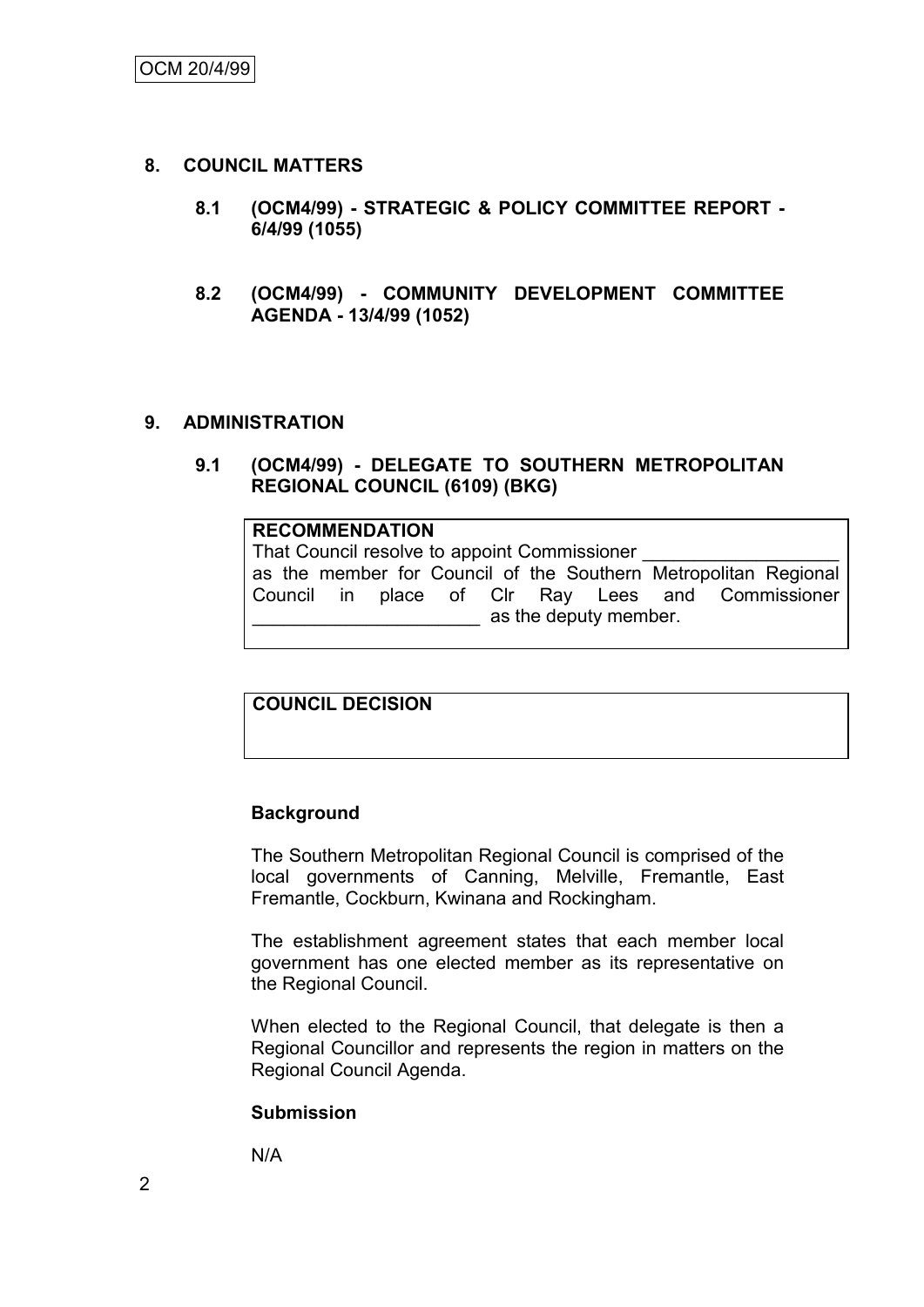#### **Report**

Clr Ray Lees was the previous delegate and Regional Councillor from Cockburn.

Meetings are held bi-monthly.

The Regional Council is presently embarking on a major project of establishing a waste processing facility at Canning Vale to achieve an expected 80% diversion of domestic waste from landfill.

There is a meeting fee paid to Regional Councillors.

### **Strategic Plan/Policy Implications**

There is a commitment in the Corporate Plan to protect the environment.

### **Budget/Financial Implications**

The costs of belonging to the Regional Council are included in the budget.

#### **Implications of Section 3.18(3) Local Government Act, 1995**

N/A

#### **10. PETITIONS**

### **11. MOTIONS OF WHICH PREVIOUS NOTICE HAS BEEN GIVEN**

#### **12. NOTICE OF MOTIONS FOR CONSIDERATION AT THE FOLLOWING MEETING IF GIVEN DURING THE MEETING**